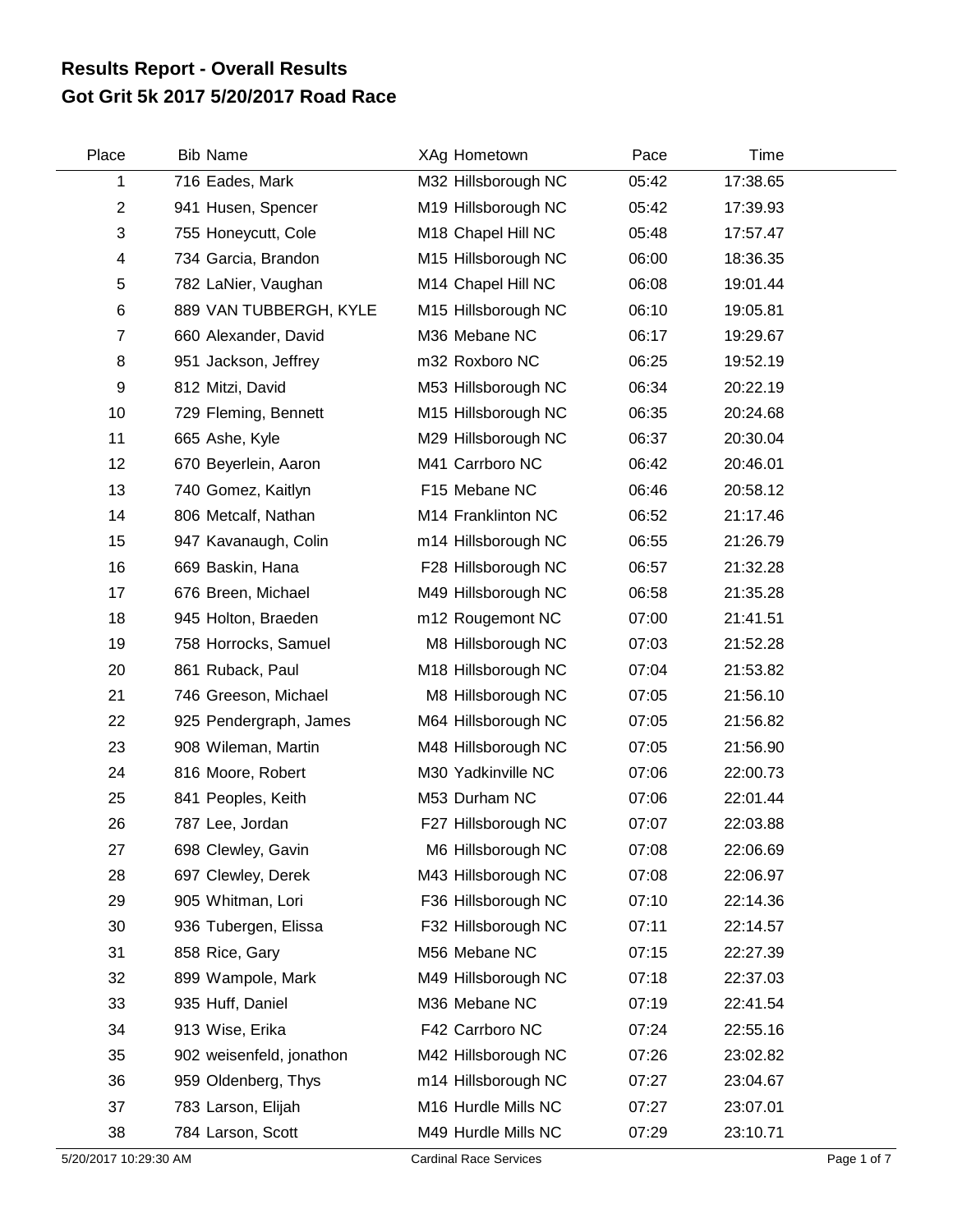| Place | <b>Bib Name</b>          | XAg Hometown        | Pace  | Time     |  |
|-------|--------------------------|---------------------|-------|----------|--|
| 39    | 757 Horrocks, Martin     | M40 Hillsborough NC | 07:31 | 23:18.76 |  |
| 40    | 773 kennedy, brian       | M40 Chapel Hill NC  | 07:34 | 23:26.46 |  |
| 41    | 798 Manwaring, Jim       | M62 Hurdle Mills NC | 07:40 | 23:46.71 |  |
| 42    | 942 Husen, Jeffrey       | M53 Hillsborough NC | 07:43 | 23:56.47 |  |
| 43    | 922 Irish, Danielle      | F33 Hillsborough NC | 07:45 | 24:01.45 |  |
| 44    | 839 Pell, Nicholas       | M12 Hillsborough NC | 07:49 | 24:13.87 |  |
| 45    | 709 Dalva-Baird, Zachary | M10 Chapel Hill NC  | 07:49 | 24:14.43 |  |
| 46    | 719 Emerick, William     | M12 Efland NC       | 07:50 | 24:16.39 |  |
| 47    | 923 Wallace, Duncan      | M62 GRAHAM NC       | 07:51 | 24:21.50 |  |
| 48    | 878 Stinchcombe, Bradley | M15 Hillsborough NC | 07:54 | 24:29.24 |  |
| 49    | 706 Crabtree, Gray       | M10 Hillsborough NC | 07:55 | 24:32.34 |  |
| 50    | 871 slack, Catherine     | F14 Oxford NC       | 07:58 | 24:43.03 |  |
| 51    | 700 Corina, Debbie       | F45 Hillsborough NC | 08:00 | 24:47.37 |  |
| 52    | 823 Myler, Jill          | F14 Hillsborough NC | 08:00 | 24:49.32 |  |
| 53    | 770 Jones, Jeff          | M52 Hillsborough NC | 08:01 | 24:50.87 |  |
| 54    | 887 Tricomi, Elizabeth   | F40 Hillsborough NC | 08:02 | 24:54.59 |  |
| 55    | 673 Bradshaw, Daniel     | M46 Hillsborough NC | 08:02 | 24:55.56 |  |
| 56    | 867 Seaber, Katie        | F46 Hillsborough NC | 08:03 | 24:58.06 |  |
| 57    | 818 MURPHY, DALTON       | M12 Hillsborough NC | 08:07 | 25:11.11 |  |
| 58    | 695 Clark, Katie         | F15 Hillsborough NC | 08:09 | 25:15.23 |  |
| 59    | 840 Pell, Sam            | M15 Hillsborough NC | 08:12 | 25:25.01 |  |
| 60    | 924 Wallace, Tina        | F49 GRAHAM NC       | 08:13 | 25:28.52 |  |
| 61    | 705 Coyle, Savita        | F13 Hillsborough NC | 08:15 | 25:34.93 |  |
| 62    | 666 Ashe, Richard        | M61 Hillsborough NC | 08:16 | 25:36.97 |  |
| 63    | 898 Wade, Zoe            | F13 Hillsborough NC | 08:18 | 25:44.17 |  |
| 64    | 872 Smith, Jeff          | M35 Efland NC       | 08:18 | 25:44.76 |  |
| 65    | 910 Wilkerson, Lauren    | F35 Hillsborough NC | 08:19 | 25:45.81 |  |
| 66    | 869 SILINSKI, PETER      | M41 Hillsborough NC | 08:19 | 25:46.25 |  |
| 67    | 808 MILLER, JOSH         | M43 Durham NC       | 08:19 | 25:48.11 |  |
| 68    | 915 Wood, Brayton        | M14 Hillsborough NC | 08:20 | 25:50.86 |  |
| 69    | 675 Breen, Hannah        | F9 Hillsborough NC  | 08:24 | 26:03.76 |  |
| 70    | 681 Cabellon, Gabe       | M39 Chapel Hill NC  | 08:25 | 26:04.38 |  |
| 71    | 683 CARDONE, NICHOLAS    | M11 Hillsborough NC | 08:26 | 26:08.57 |  |
| 72    | 886 Tricomi, Anna        | F10 Hillsborough NC | 08:29 | 26:19.20 |  |
| 73    | 736 George, Samantha     | F13 Hillsborough NC | 08:30 | 26:21.57 |  |
| 74    | 767 Jimison, Gabriel     | M13 Hillsborough NC | 08:32 | 26:26.18 |  |
| 75    | 836 Parks, John          | M35 Burlington NC   | 08:32 | 26:28.49 |  |
| 76    | 837 Pell, Grace          | F11 Hillsborough NC | 08:37 | 26:42.56 |  |
| 77    | 932 Perel, Harrison      | M11 Hillsborough NC | 08:38 | 26:47.03 |  |
| 78    | 735 George, Evelyn       | F10 Hillsborough NC | 08:39 | 26:49.18 |  |
| 79    | 834 Parker, Jay          | M9 Mebane NC        | 08:40 | 26:50.92 |  |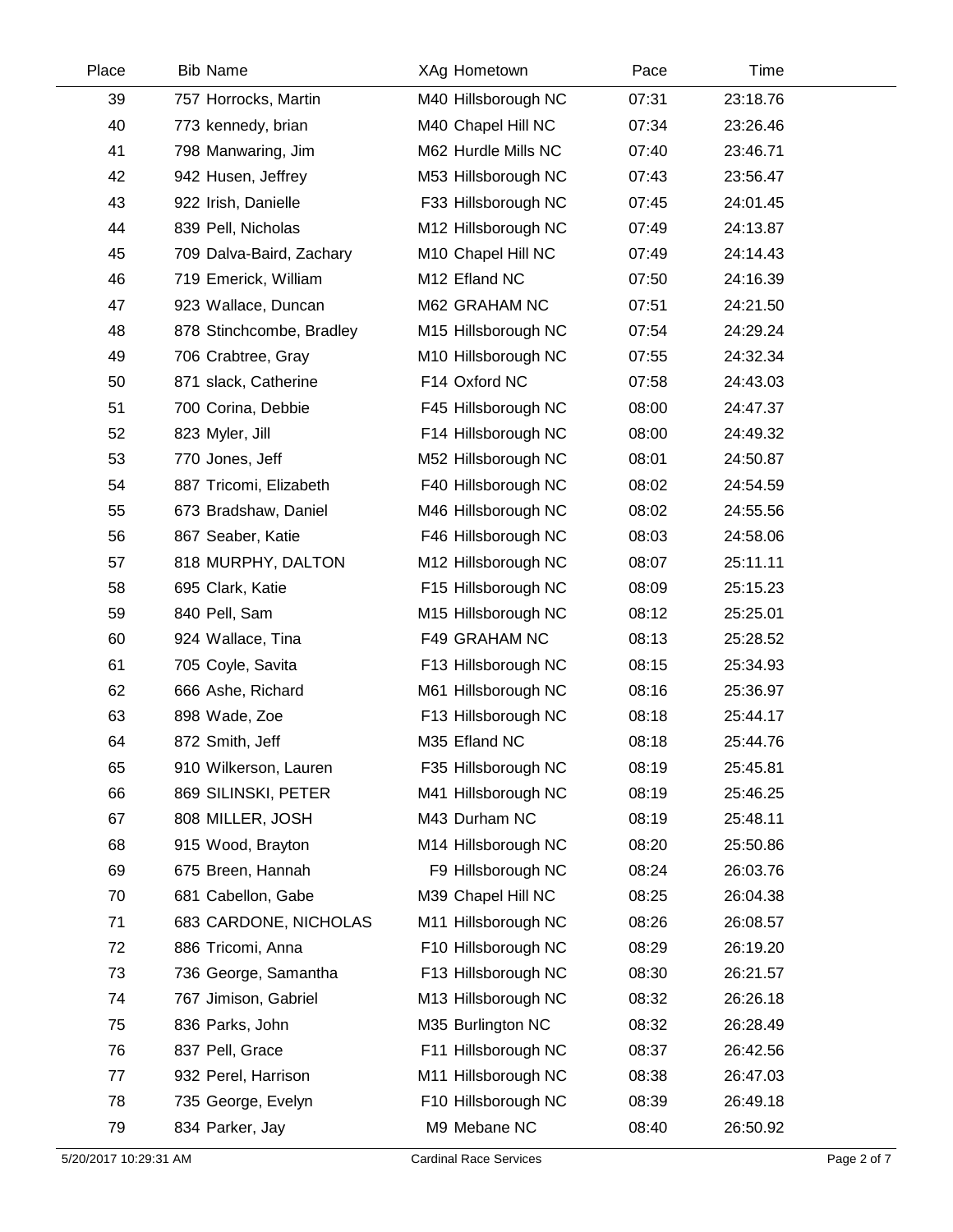| Place | <b>Bib Name</b>            | XAg Hometown        | Pace  | Time     |  |
|-------|----------------------------|---------------------|-------|----------|--|
| 80    | 765 Irish, Tad             | M44 Hillsborough NC | 08:41 | 26:53.90 |  |
| 81    | 769 Johnson, Paige         | F51 Hurdle Mills NC | 08:41 | 26:56.34 |  |
| 82    | 827 Ndoh, Nsikan           | M17 Durham NC       | 08:42 | 26:57.09 |  |
| 83    | 728 Fleming, Andrea        | F46 Hillsborough NC | 08:44 | 27:03.34 |  |
| 84    | 677 Breen, Miyuki          | F45 Hillsborough NC | 08:45 | 27:06.49 |  |
| 85    | 803 mckenna, carleen       | F36 Hillsborough NC | 08:45 | 27:08.95 |  |
| 86    | 946 Davis, Brennan         | m10 Hillsborough NC | 08:48 | 27:16.05 |  |
| 87    | 732 Frank, Jack            | M11 Hillsborough NC | 08:51 | 27:26.94 |  |
| 88    | 850 Porter, Tina           | F42 DURHAM NC       | 08:51 | 27:27.11 |  |
| 89    | 950 Horne, Hayden          | m14 Stem NC         | 08:53 | 27:31.59 |  |
| 90    | 821 Musser, Robyn          | F44 Hillsborough NC | 08:56 | 27:40.27 |  |
| 91    | 715 Eades, Betsy           | F31 Hillsborough NC | 08:56 | 27:40.77 |  |
| 92    | 680 Bryson, Vicky          | F40 Chapel Hill NC  | 08:56 | 27:42.41 |  |
| 93    | 661 Alexander, Hannah      | F9 Durham NC        | 08:56 | 27:43.15 |  |
| 94    | 707 Crabtree, Joshua       | M11 Hillsborough NC | 08:57 | 27:43.40 |  |
| 95    | 953 Barr, Joseph           | m11 Hillsborough NC | 08:57 | 27:43.86 |  |
| 96    | 846 Pinnell, Anneliese     | F11 DURHAM NC       | 08:58 | 27:46.55 |  |
| 97    | 733 Friedrich, Chris       | M45 Carrboro NC     | 08:58 | 27:47.78 |  |
| 98    | 804 Mehl, Brenna           | F15 Hillsborough NC | 08:58 | 27:49.00 |  |
| 99    | 712 Dever, Bill            | M23 Chapel Hill NC  | 08:59 | 27:49.60 |  |
| 100   | 811 MITCHELL, TIMOTHY      | M12 Hillsborough NC | 09:04 | 28:07.49 |  |
| 101   | 882 Sutton, Rochelle       | F48 Hillsborough NC | 09:05 | 28:09.14 |  |
| 102   | 779 Kuhn, Chris            | M12 Hillsborough NC | 09:07 | 28:15.50 |  |
| 103   | 903 Wessell, Laura         | F49 Hillsborough NC | 09:07 | 28:16.86 |  |
| 104   | 777 Klein, Cheryl          | F47 Durham NC       | 09:08 | 28:18.30 |  |
| 105   | 780 Kuhn, Karen            | F48 Hillsborough NC | 09:09 | 28:21.54 |  |
| 106   | 781 Kuhn, Tom              | M50 Hillsborough NC | 09:11 | 28:27.55 |  |
| 107   | 805 Mehl, Kyla             | F9 Hillsborough NC  | 09:13 | 28:34.03 |  |
| 108   | 718 Emerick, Madeline      | F10 Efland NC       | 09:15 | 28:41.45 |  |
| 109   | 956 Whitton, Benjamin      | m13 Hillsborough NC | 09:15 | 28:41.89 |  |
| 110   | 704 Coyle, Leah            | F11 Hillsborough NC | 09:16 | 28:42.26 |  |
| 111   | 678 Brooks, David          | M49 Hurdle Mills NC | 09:17 | 28:45.31 |  |
| 112   | 701 Coyle, Abigail         | F11 Hillsborough NC | 09:21 | 28:57.70 |  |
| 113   | 904 White, Finley          | F11 Hillsborough NC | 09:21 | 29:00.58 |  |
| 114   | 874 Smith Leissner, Robin  | F40 Durham NC       | 09:25 | 29:10.08 |  |
| 115   | 684 cardone, Rob           | M45 Hillsborough NC | 09:25 | 29:11.14 |  |
| 116   | 662 Allred, Abigail        | F14 Hillsborough NC | 09:26 | 29:13.66 |  |
| 117   | 949 Juobert-Stenzel, Henry | m14 Hillsborough NC | 09:26 | 29:15.95 |  |
| 118   | 866 Scully, Kathryn        | F11 Hurdle Mills NC | 09:27 | 29:16.23 |  |
| 119   | 857 Reyes, Lani            | F9 Carrboro NC      | 09:28 | 29:21.44 |  |
| 120   | 802 McDaniel, Grace        | F5 Hillsborough NC  | 09:28 | 29:21.90 |  |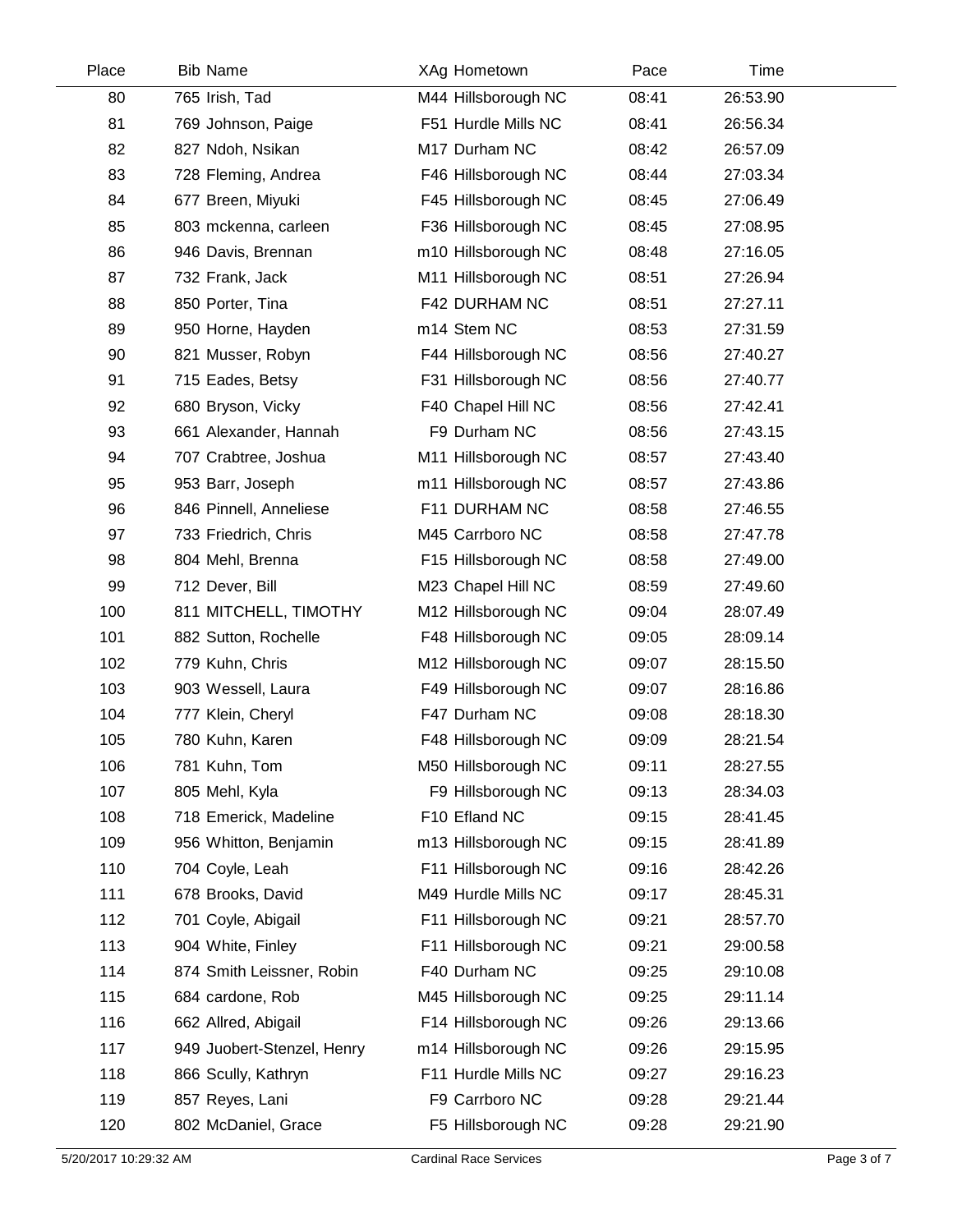| Place | <b>Bib Name</b>            | XAg Hometown         | Pace  | Time     |  |
|-------|----------------------------|----------------------|-------|----------|--|
| 121   | 756 Honeycutt, Raine       | F9 Chapel Hill NC    | 09:30 | 29:25.65 |  |
| 122   | 884 Thrasher, Janet        | F57 Durham NC        | 09:30 | 29:26.82 |  |
| 123   | 708 Curl, Sarah            | F9 Durham NC         | 09:30 | 29:27.69 |  |
| 124   | 682 Canosa, Emily          | F24 Hillsborough NC  | 09:31 | 29:29.26 |  |
| 125   | 893 VAN TUBBERGH, ZOE      | F11 Hillsborough NC  | 09:33 | 29:37.64 |  |
| 126   | 807 Miller, Chelsey        | F31 Burlington NC    | 09:38 | 29:51.71 |  |
| 127   | 693 Chilton, Teresa        | F41 Efland NC        | 09:39 | 29:53.43 |  |
| 128   | 764 Irish, Jud             | M14 Hillsborough NC  | 09:39 | 29:54.04 |  |
| 129   | 800 Mathews, Amanda        | F26 Hillsborough NC  | 09:46 | 30:15.57 |  |
| 130   | 918 Yarbrough, Kaylea G    | F35 Mebane NC        | 09:47 | 30:19.15 |  |
| 131   | 851 Ramos, Chesley         | F11 Hillsborough NC  | 09:47 | 30:21.06 |  |
| 132   | 689 Chilton, Jessica       | F13 Efland NC        | 09:48 | 30:21.36 |  |
| 133   | 954 Miller, Ty             | M12 Hillsborough NC  | 09:48 | 30:21.51 |  |
| 134   | 920 Hauser, Owen           | M12 Hillsborough NC  | 09:48 | 30:22.32 |  |
| 135   | 955 Berrien, Kate          | f47 Hillsborough NC  | 09:49 | 30:25.83 |  |
| 136   | 786 Lee, Isaac             | M10 Hillsborough NC  | 09:52 | 30:34.12 |  |
| 137   | 696 Clewley, Andrea        | F39 Hillsborough NC  | 09:52 | 30:35.00 |  |
| 138   | 957 Huebner, James         | m16 Hillsborough NC  | 09:52 | 30:35.41 |  |
| 139   | 768 Jimison, Marcus        | M51 Hillsborough NC  | 09:52 | 30:36.30 |  |
| 140   | 752 Henry, Robert          | M44 Hillsborough NC  | 09:53 | 30:37.06 |  |
| 141   | 911 Williams, Anna Cates   | F35 Cedar Grove NC   | 09:53 | 30:38.27 |  |
| 142   | 796 Lloyd, Traci           | F45 Mebane NC        | 09:54 | 30:39.94 |  |
| 143   | 880 Sullivan, Brandon      | M39 Hillsborough NC  | 09:54 | 30:42.63 |  |
| 144   | 754 Honeycutt, Andrea      | F43 Chapel Hill NC   | 09:55 | 30:45.85 |  |
| 145   | 856 Reyes, Heathe          | F40 Carrboro NC      | 09:55 | 30:45.86 |  |
| 146   | 896 Venema, Kirsten        | F48 Chapel Hill NC   | 09:57 | 30:50.01 |  |
| 147   | 799 Mason, Sydney          | F13 Hillsborough NC  | 09:57 | 30:51.16 |  |
| 148   | 723 Fadden, Stella         | F12 Hillsborough NC  | 09:57 | 30:51.67 |  |
| 149   | 901 WEISENFELD, GRAYSON    | M10 Hillsborough NC  | 09:59 | 30:56.76 |  |
| 150   | 749 Heffley, Michelle      | F47 DURHAM NC        | 09:59 | 30:58.19 |  |
| 151   | 843 Pfeiffenberger, Braden | M8 Hillsborough NC   | 10:00 | 30:59.53 |  |
| 152   | 688 Chilton, David         | M18 Efland NC        | 10:00 | 31:00.59 |  |
| 153   | 751 Henry, Kristian        | M10 Hillsborough NC  | 10:00 | 31:01.47 |  |
| 154   | 833 Panek, Isabella        | F11 DURHAM NC        | 10:02 | 31:05.09 |  |
| 155   | 875 Soderberg, Matt        | M33 Durham NC        | 10:02 | 31:05.63 |  |
| 156   | 789 Lemmon, Alan           | M9 Mebane NC         | 10:04 | 31:13.39 |  |
| 157   | 862 Rumple, Ashley         | F29 Prospect Hill NC | 10:05 | 31:14.19 |  |
| 158   | 750 Henry, Julijana        | F43 Hillsborough NC  | 10:07 | 31:21.56 |  |
| 159   | 948 Kavanaugh, Laura       | f53 Hillsborough NC  | 10:09 | 31:28.11 |  |
| 160   | 829 Nicholson, Meredith    | F43 Hillsborough NC  | 10:10 | 31:32.46 |  |
| 161   | 745 Greeson, John          | M41 Hillsborough NC  | 10:12 | 31:38.01 |  |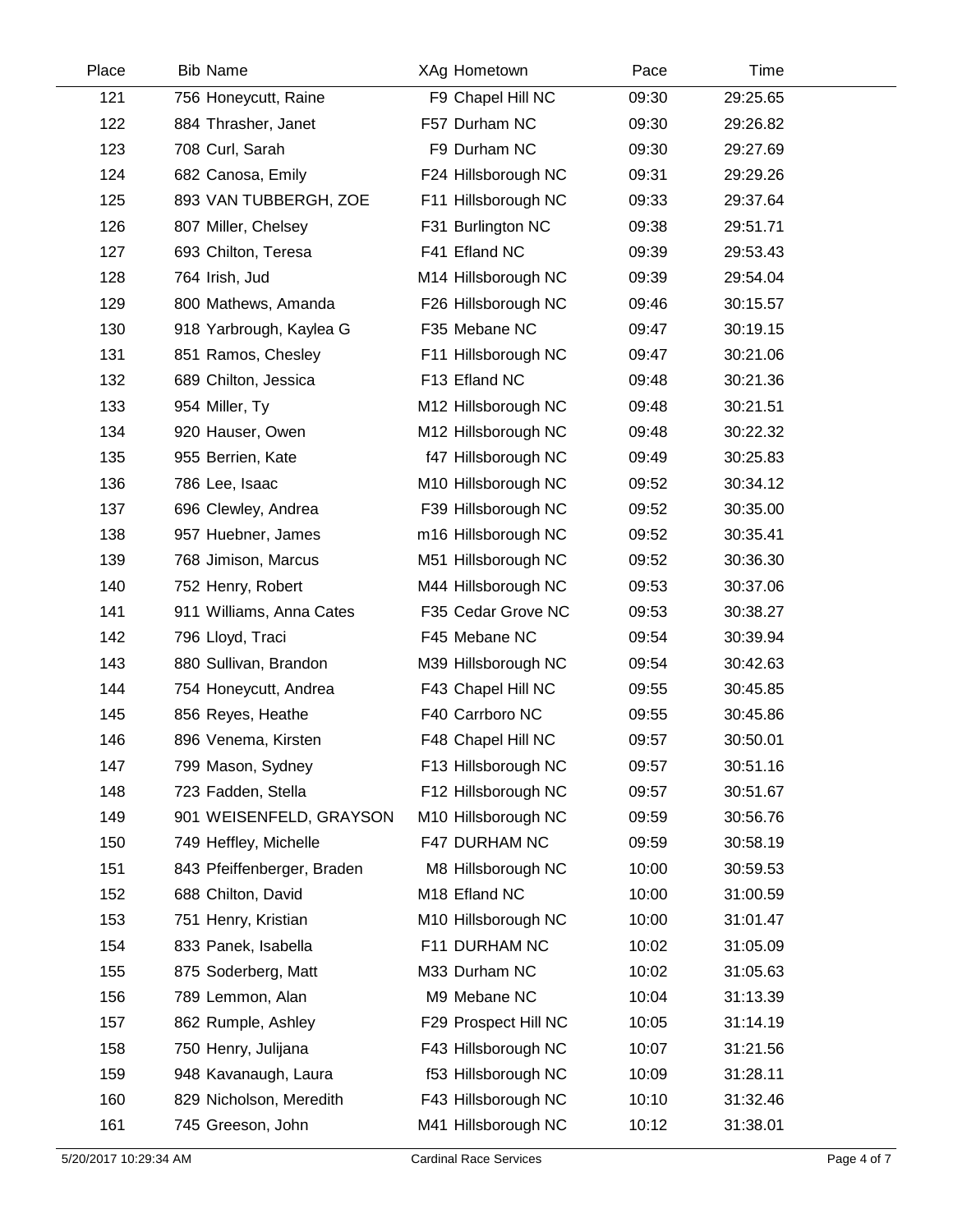| Place | <b>Bib Name</b>          | XAg Hometown        | Pace  | Time     |  |
|-------|--------------------------|---------------------|-------|----------|--|
| 162   | 844 PFEIFFENBERGER, DAVI | M38 Hillsborough NC | 10:14 | 31:42.36 |  |
| 163   | 699 Cooke, Sandra        | F38 Haw River NC    | 10:19 | 31:58.00 |  |
| 164   | 801 McArthur, Scott      | M10 Mebane NC       | 10:20 | 32:00.69 |  |
| 165   | 870 SIMON, LILIANA       | F42 Hillsborough NC | 10:20 | 32:02.74 |  |
| 166   | 822 Musser, Sage         | F8 Hillsborough NC  | 10:22 | 32:08.36 |  |
| 167   | 820 Musser, Michael      | M45 Hillsborough NC | 10:22 | 32:08.65 |  |
| 168   | 917 Yarbrough, Eric      | M38 Mebane NC       | 10:25 | 32:16.59 |  |
| 169   | 744 Greeson, Brooke      | F10 Hillsborough NC | 10:25 | 32:17.41 |  |
| 170   | 930 Trost, Harper        | F11 Hillsborough NC | 10:25 | 32:18.99 |  |
| 171   | 747 Greeson, Nicole      | F41 Hillsborough NC | 10:26 | 32:19.52 |  |
| 172   | 725 Farmer, Erica        | F41 Chapel Hill NC  | 10:33 | 32:42.89 |  |
| 173   | 931 Perel, Erik          | M41 Hillsborough NC | 10:33 | 32:43.74 |  |
| 174   | 852 Readyhough, Bryce    | M18 Cedar Grove NC  | 10:35 | 32:49.98 |  |
| 175   | 686 Champion, Julia      | F32 Hillsborough NC | 10:37 | 32:53.61 |  |
| 176   | 671 Blankfard, Oran      | M12 Hillsborough NC | 10:38 | 32:59.19 |  |
| 177   | 909 Wileman, Tom         | M14 Hillsborough NC | 10:40 | 33:04.75 |  |
| 178   | 835 Parker, Jennifer     | F36 Mebane NC       | 10:41 | 33:08.62 |  |
| 179   | 721 Esclamado, Ray       | M61 Durham NC       | 10:42 | 33:11.45 |  |
| 180   | 766 James, Robert        | M47 Hillsborough NC | 10:44 | 33:15.01 |  |
| 181   | 738 Gibbs, John          | M11 Efland NC       | 10:45 | 33:18.00 |  |
| 182   | 929 Nelson, Marty        | F49 Hillsborough NC | 10:45 | 33:20.00 |  |
| 183   | 907 Wileman, Lynda       | F47 Hillsborough NC | 10:45 | 33:20.18 |  |
| 184   | 937 Tubergen, Eli        | M10 Hillsborough NC | 10:48 | 33:29.78 |  |
| 185   | 778 Kuepferle, Kimberly  | F48 Hillsborough NC | 10:52 | 33:40.78 |  |
| 186   | 940 MacNeela, John       | M60 Hillsborough NC | 10:54 | 33:45.92 |  |
| 187   | 672 Boone, Joan          | F64 Efland NC       | 10:54 | 33:46.52 |  |
| 188   | 659 Adams, Emily         | F41 Chapel Hill NC  | 10:55 | 33:49.49 |  |
| 189   | 894 Van Veen, Jill       | F61 Greensboro NC   | 10:58 | 33:59.16 |  |
| 190   | 690 Chilton, John        | M10 Efland NC       | 11:00 | 34:06.89 |  |
| 191   | 814 Moore, Heidi         | F48 Hillsborough NC | 11:02 | 34:13.75 |  |
| 192   | 895 Vecchia, Deanna      | F27 Hillsborough NC | 11:06 | 34:25.47 |  |
| 193   | 819 Musser, Isaac        | M13 Hillsborough NC | 11:07 | 34:27.52 |  |
| 194   | 962 Currier, Shelby      | F28 Mebane NC       | 11:10 | 34:36.33 |  |
| 195   | 702 Coyle, Alyson        | F15 Hillsborough NC | 11:10 | 34:37.83 |  |
| 196   | 692 Chilton, Paul        | M43 Efland NC       | 11:13 | 34:45.03 |  |
| 197   | 928 Friedrick, Addison   | F10 Hillsborough NC | 11:15 | 34:51.38 |  |
| 198   | 927 Friedrick, Jonathan  | M40 Hillsborough NC | 11:16 | 34:54.28 |  |
| 199   | 703 Coyle, Chee Chee     | F11 Hillsborough NC | 11:16 | 34:55.65 |  |
| 200   | 694 Clark, Daniel        | M12 Hillsborough NC | 11:25 | 35:23.13 |  |
| 201   | 793 Lloyd, Danny         | M44 Mebane NC       | 11:27 | 35:31.00 |  |
| 202   | 792 Lloyd, Cassidy       | F9 Mebane NC        | 11:27 | 35:31.03 |  |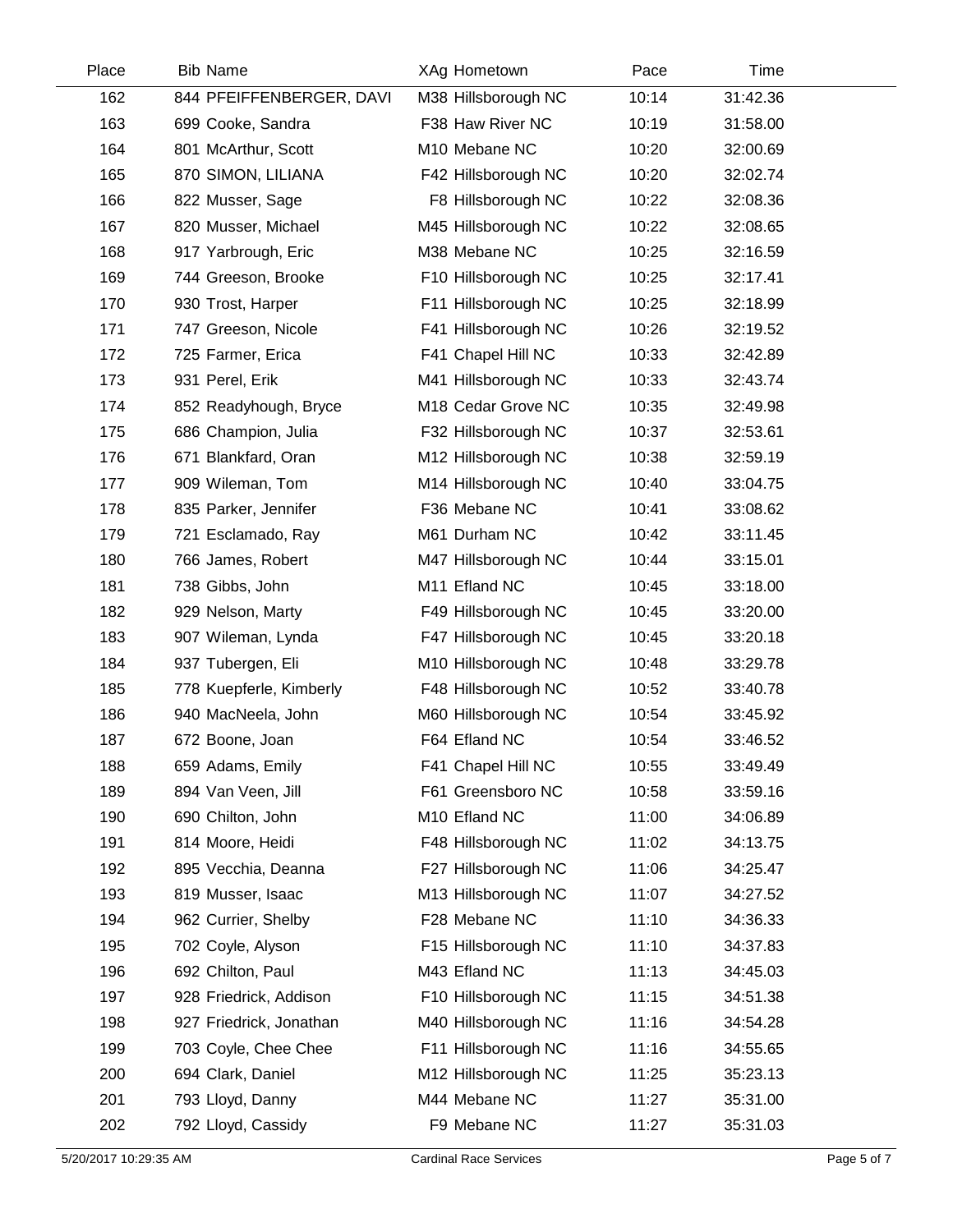| Place | <b>Bib Name</b>              | XAg Hometown         | Pace  | Time     |  |
|-------|------------------------------|----------------------|-------|----------|--|
| 203   | 831 O'Connor, Caitlin        | F10 Hillsborough NC  | 11:27 | 35:31.13 |  |
| 204   | 832 O'Connor, Chris          | M36 Hillsborough NC  | 11:27 | 35:31.24 |  |
| 205   | 845 Pfeiffenberger, Trista   | F38 Hillsborough NC  | 11:29 | 35:37.24 |  |
| 206   | 933 Perel, Ellamarie         | F9 Hillsborough NC   | 11:31 | 35:43.19 |  |
| 207   | 849 Porter, Charlie          | M37 DURHAM NC        | 11:39 | 36:07.10 |  |
| 208   | 842 Pfeifer, Melanie         | F36 Hillsborough NC  | 11:43 | 36:18.28 |  |
| 209   | 888 Van Tubbergh, Ella       | F11 Hillsborough NC  | 11:43 | 36:20.09 |  |
| 210   | 679 Brooks, Leslie           | F44 Hurdle Mills NC  | 11:47 | 36:30.88 |  |
| 211   | 760 Huff, Michael            | M9 Hillsborough NC   | 11:47 | 36:31.26 |  |
| 212   | 847 Plummer, Nora            | F8 DURHAM NC         | 11:47 | 36:33.18 |  |
| 213   | 877 Stanford, Megan          | F29 Hillsborough NC  | 11:49 | 36:37.56 |  |
| 214   | 824 Najera, Oscar            | M10 Hillsborough NC  | 11:50 | 36:41.79 |  |
| 215   | 906 Wileman, Ellie           | F11 Hillsborough NC  | 11:51 | 36:42.65 |  |
| 216   | 881 Sullivan, Christie       | F37 Hillsborough NC  | 11:54 | 36:52.38 |  |
| 217   | 772 Kauwell, Rylee           | F11 Mebane NC        | 12:00 | 37:12.53 |  |
| 218   | 748 Hancock, Jenn            | F46 Mebane NC        | 12:04 | 37:24.01 |  |
| 219   | 919 Park, Caroline           | F11 Durham NC        | 12:05 | 37:28.77 |  |
| 220   | 939 Grove, Anna              | F10 Hillsborough NC  | 12:06 | 37:29.63 |  |
| 221   | 958 Huebner, Fred            | m46 Hillsborough NC  | 12:06 | 37:30.23 |  |
| 222   | 691 Chilton, Joshua          | M8 Efland NC         | 12:06 | 37:30.96 |  |
| 223   | 916 Wood, Stacy              | F44 Hillsborough NC  | 12:15 | 37:59.67 |  |
| 224   | 826 Ndoh, Christina          | F38 Durham NC        | 12:20 | 38:14.58 |  |
| 225   | 926 Stanford, Alex           | M29 Hillsborough NC  | 12:22 | 38:19.76 |  |
| 226   | 737 Gerbeth-Jones, Susan     | F60 Hillsborough NC  | 12:24 | 38:27.50 |  |
| 227   | 785 Lee, Benjamin            | M8 Hillsborough NC   | 12:28 | 38:38.50 |  |
| 228   | 817 Moreno, Zoey             | F11 Hillsborough NC  | 12:29 | 38:42.94 |  |
| 229   | 848 Ponce, Rosa              | F54 Hillsborough NC  | 12:32 | 38:49.76 |  |
| 230   | 960 Aves, Alison             | F41 Chapel Hill NC   | 12:33 | 38:52.90 |  |
| 231   | 961 Wagner, Elaine           | F9 Chapel Hill NC    | 12:33 | 38:53.83 |  |
| 232   | 830 Nolan-Weathington, Caper | F11 Mebane NC        | 12:37 | 39:07.35 |  |
| 233   | 863 Ryan, Maggie             | F12 Chapel Hill NC   | 12:38 | 39:09.31 |  |
| 234   | 763 Irish, Amy               | F42 Hillsborough NC  | 12:42 | 39:23.05 |  |
| 235   | 664 Anderson, Nels           | M80 Hillsborough NC  | 12:52 | 39:53.15 |  |
| 236   | 788 Lee, Julia               | F42 Hillsborough NC  | 12:54 | 39:58.83 |  |
| 237   | 797 Long, Gerald             | M47 Prospect Hill NC | 12:56 | 40:05.70 |  |
| 238   | 853 Readyhough, Isabel       | F16 Cedar Grove NC   | 13:01 | 40:21.67 |  |
| 239   | 790 Liner, Greyson           | M11 Efland NC        | 13:02 | 40:24.48 |  |
| 240   | 742 Gray, Jake               | M11 Efland NC        | 13:04 | 40:29.67 |  |
| 241   | 775 Kirk, Dylan              | M10 Durham NC        | 13:07 | 40:39.56 |  |
| 242   | 828 Nehring-Redmon, Gabe     | M8 Rougemont NC      | 13:09 | 40:45.92 |  |
| 243   | 776 Kirk, Gary               | M44 Durham NC        | 13:11 | 40:51.27 |  |